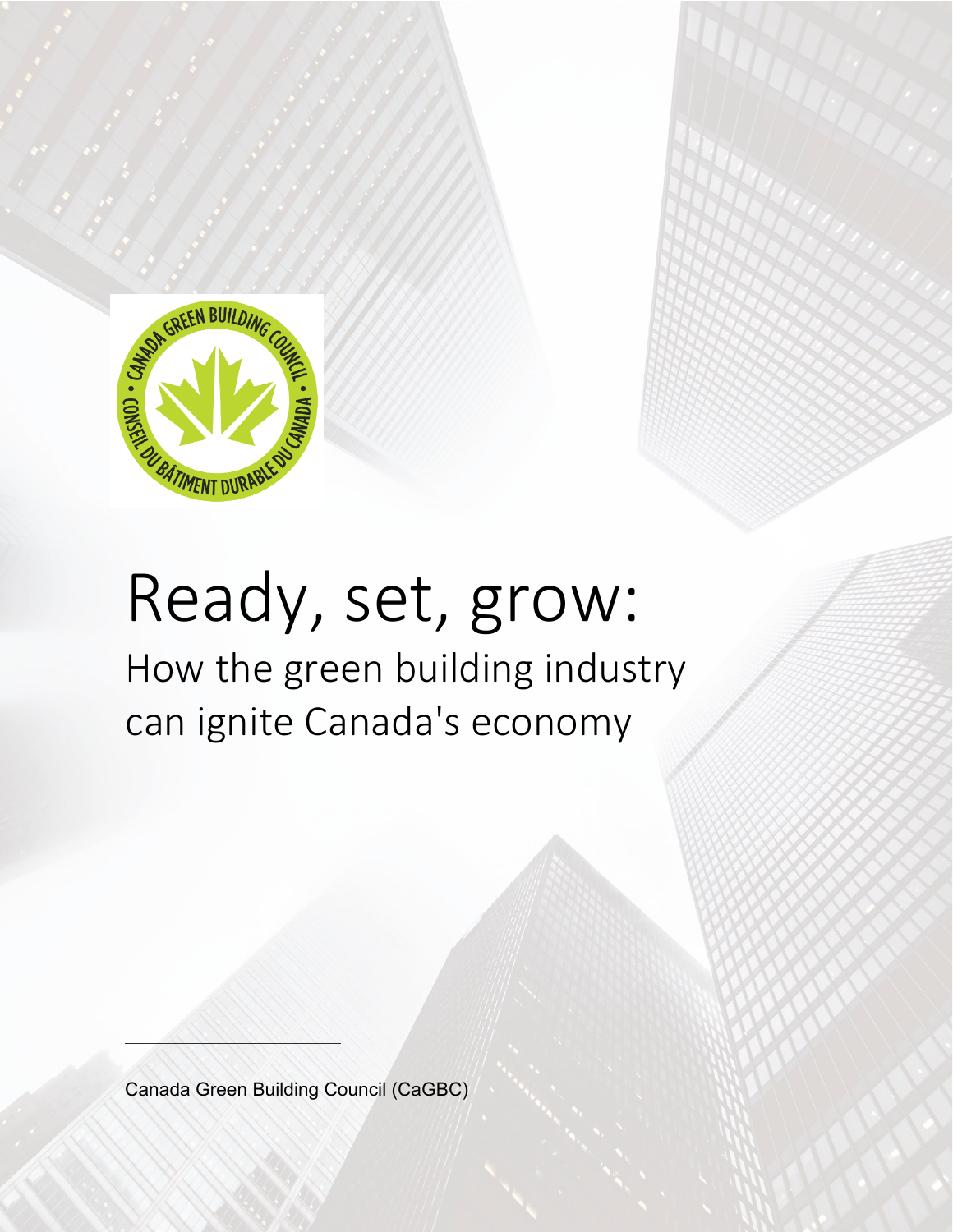## From Relief to Recovery

"If we get it right, the response to COVID-19 may not only minimize pain and suffering now, but can also build the foundation for a greener, safer, and more prosperous future." [-The World Bank](https://twitter.com/intent/tweet?text=If+we+get+it+right%2C+the+response+to+COVID-19+may+not+only+minimize+pain+and+suffering+now%2C+but+can+also+build+the+foundation+for+a+greener%2C+safer%2C+and+more+prosperous+future.&url=https://blogs.worldbank.org/climatechange/thinking-ahead-sustainable-recovery-covid-19-coronavirus/?cid=EXT_WBBlogTweetableShare_D_EXT&via=WBG_Climate)

Following an unprecedented global health crisis resulting in nearly half of all Canadian households losing work, Canada is preparing for an economic recovery. The country will turn to its economic pillars, including construction and infrastructure projects, to help re-ignite the economy and create urgently needed jobs.

While we find ourselves in extraordinary circumstances, this remains the critical decade for climate action. As Canada transitions to a low-carbon future, construction and infrastructure will be at the forefront of change, as it represents over 7 per cent of Canada's GDP, and almost 30 per cent of Canada's greenhouse gas (GHG) emissions when building operations, construction and materials are included.

CaGBC recognizes that the federal government must balance the needs of Canadian businesses with supporting a recovery that successfully advances the low-carbon economy. Investing in lowcarbon construction and infrastructure can accomplish both while enabling the Government of Canada to meet its climate goals of reducing emissions to 30 per cent below 2005 levels by 2030.

# CaGBC Capacity

The Canada Green Building Council (CaGBC) is a non-profit industry organization advancing lowcarbon, sustainable buildings and communities. With nearly 1,200 member companies and 4,000 individual practitioner members, CaGBC represents a broad cross-section of the green building industry, including manufacturers, real estate developers and managers, construction firms, and professional firms in engineering, architecture, and finance. As the leading proponent and supporter of the green building sector in Canada, CaGBC:

• Leads technical and market research to inform the best pathways to design, build and operate green buildings, leveraging findings to craft recommendations for government and industry;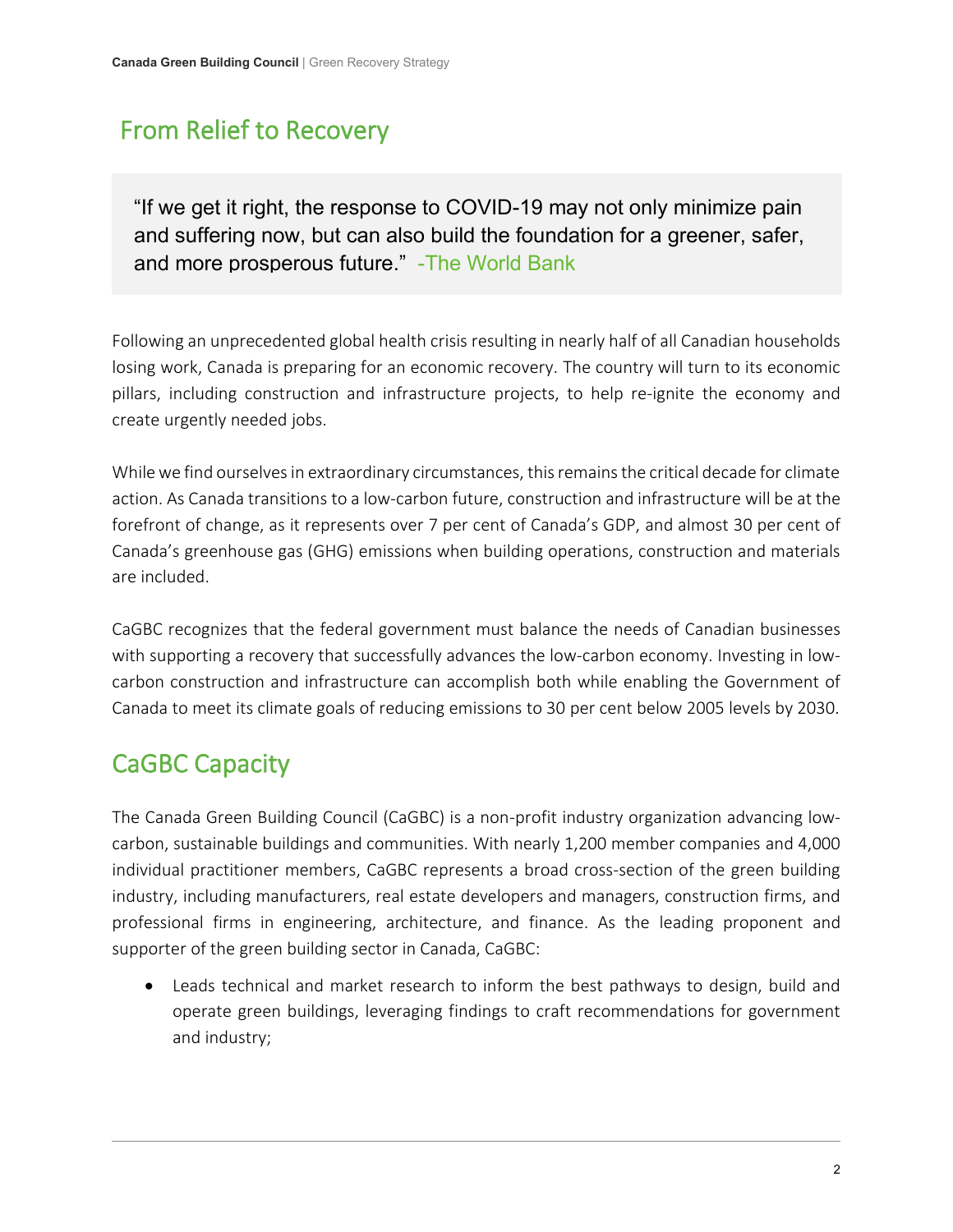- $\bullet$  Develops green building standards<sup>1</sup> in consultation with the industry to drive emissions reductions and innovation in Canada's green building sector;
- Provides the technical expertise, reviews and certifies the environmental performance of commercial, institutional and residential buildings across Canada; and
- Delivers online and in-person education programming, helping professionals advance their knowledge and skills in green building, opening the door to employment opportunities.<sup>2</sup>

CaGBC can support the government's economic recovery efforts and help reach emission reduction targets in the building sector in the following ways:

- 1. Inform and administer a national program for the construction and retrofit of low-carbon buildings;
- 2. Generate a pipeline of shovel-worthy new construction and retrofit projects;
- 3. Verify environmental performance outcomes through the application and review of voluntary leading green building standards;
- 4. Catalyze the "upskilling" of Canada's construction workforce by coordinating the delivery and development of low-carbon training in Canada; and
- 5. Help Canada reach its emission reduction targets for buildings.

# Building a Low Carbon Economy

The construction and infrastructure sector will play a foundational role in Canada's economic recovery. We have an opportunity to use this moment as a pivot point to stimulate the economy and get people back to work. At the same time we can also reduce emissions, improve the health of Canadians, and drive innovation in the building sector.

CaGBC has documented that over 460,000 Canadians work in green building. In 2018, green building activity contributed approximately \$48 billion towards Canada's GDP – an increase of 50 per cent in just four years.

<sup>&</sup>lt;sup>1</sup> Since 2002, CaGBC, acted as the exclusive license holder for the Leadership in Energy and Environment Design (LEED) rating systems in Canada and has supported the certification of over 4000 buildings and homes across the country. In 2017 CaGBC developed the Zero Carbon Building Standard (ZCBS) Program, which makes carbon reductions a key indicator for building performance assessment and provides a made-in-Canada solution to emissions reductions.

<sup>&</sup>lt;sup>2</sup> Since 2004, CaGBC has partnered with industry experts and higher education institutions to deliver over 500,000 hours of education to over 49,000 green building professionals.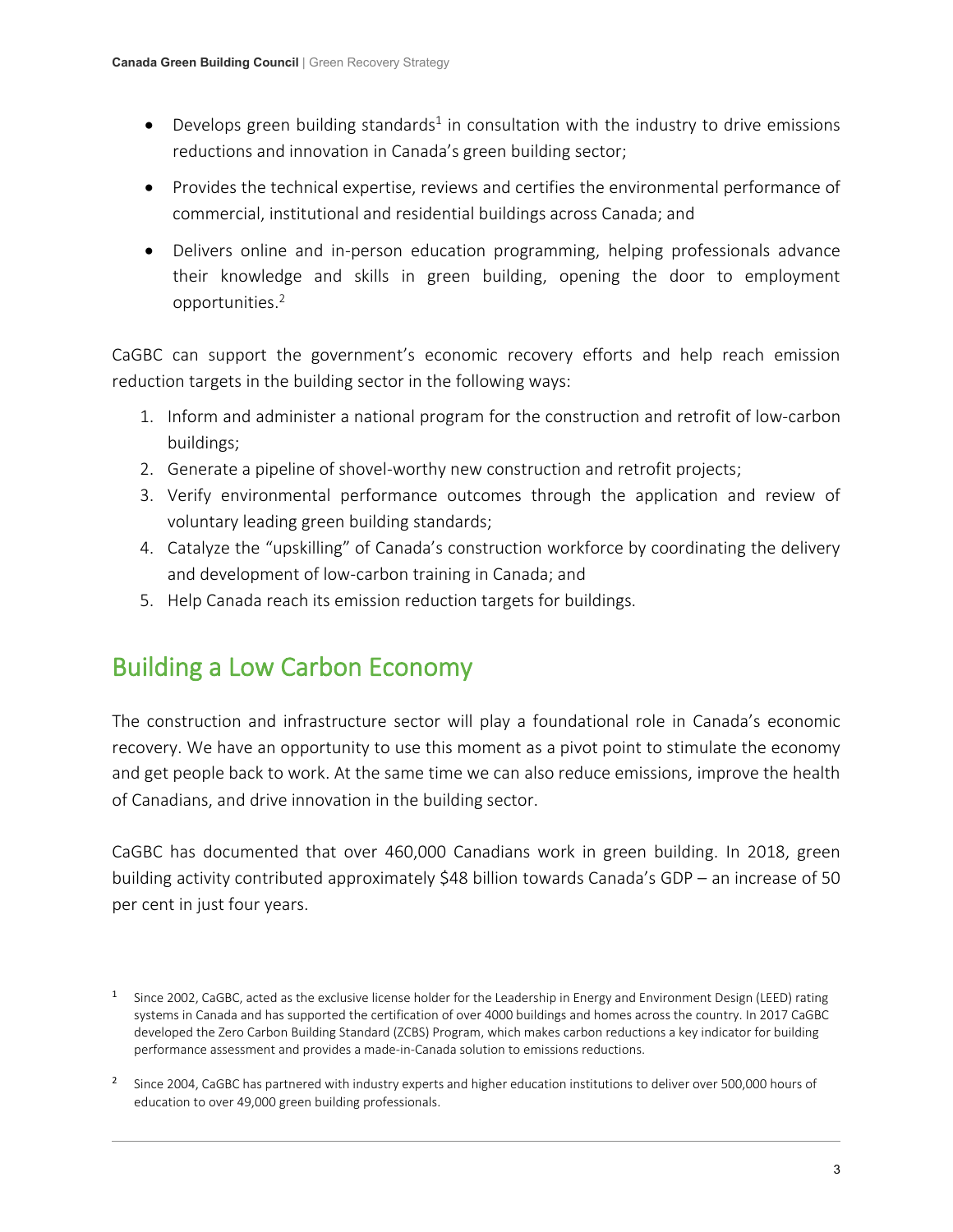If Canada invests in a green building recovery strategy, the country can expect that by 2030:

- The building industry's contribution to climate targets will have been met with an annual reduction in 2030 of 53.0 MtCO2e;
- The green building sector will contribute \$147.6 Billion in direct annual GDP; and
- There will be 1,446,925 direct jobs in green building in Canada.

These impressive gains are only possible with government investment in green building as part of the post-COVID-19 recovery. Should the government not direct spending toward low-carbon construction and retrofits, we expect that only a modest percentage of these benefits will materialize for the economy and Canadians.

To help advance both the goals of climate action and strong economic recovery, CaGBC recommends that the federal government prioritize investments in buildings – both public and private – in the following ways:

#### Recommendation 1: Workforce Development

Canada currently does not have enough skilled workers and professional expertise to meet the demands of the building industry. A highly trained workforce is critical to delivering low carbon new construction and deep energy retrofits at scale. The federal government can play an important role in catalyzing the reskilling and upskilling of Canada's construction workforce but provincial and territorial governments will be instrumental in the development and delivery of aligned educational programming. The federal government should:

- Invest \$500 million for workforce development and training to grow Canada's low-carbon workforce;
- Allocate up to \$1000/employee to access existing low-carbon training programs through providers such as the Canada Green Building Council, the Canadian Institute for Energy Training, Eco Canada, Passive House Canada, post-secondary institutions, professional associations, and trade unions; and
- Invest in the development, testing, and measurement of new approaches to low-carbon skills training, such as micro-credentialing or creating a pathway to achieve a "green seal"<sup>3</sup> (a spinoff of the Red Seal designation) for traditional construction-related professions transitioning to the low-carbon economy.

<sup>3</sup> An industry-led "green seal" certification would incorporate relevant green building skills and would create a common reference point for employers facilitating transferability of skills between projects. The green seal would, similarly to the Red Seal or the Gold Seal, be an additional certification outside of the apprenticeship system; but it would be accessible to both journeypeople as well as other construction workers.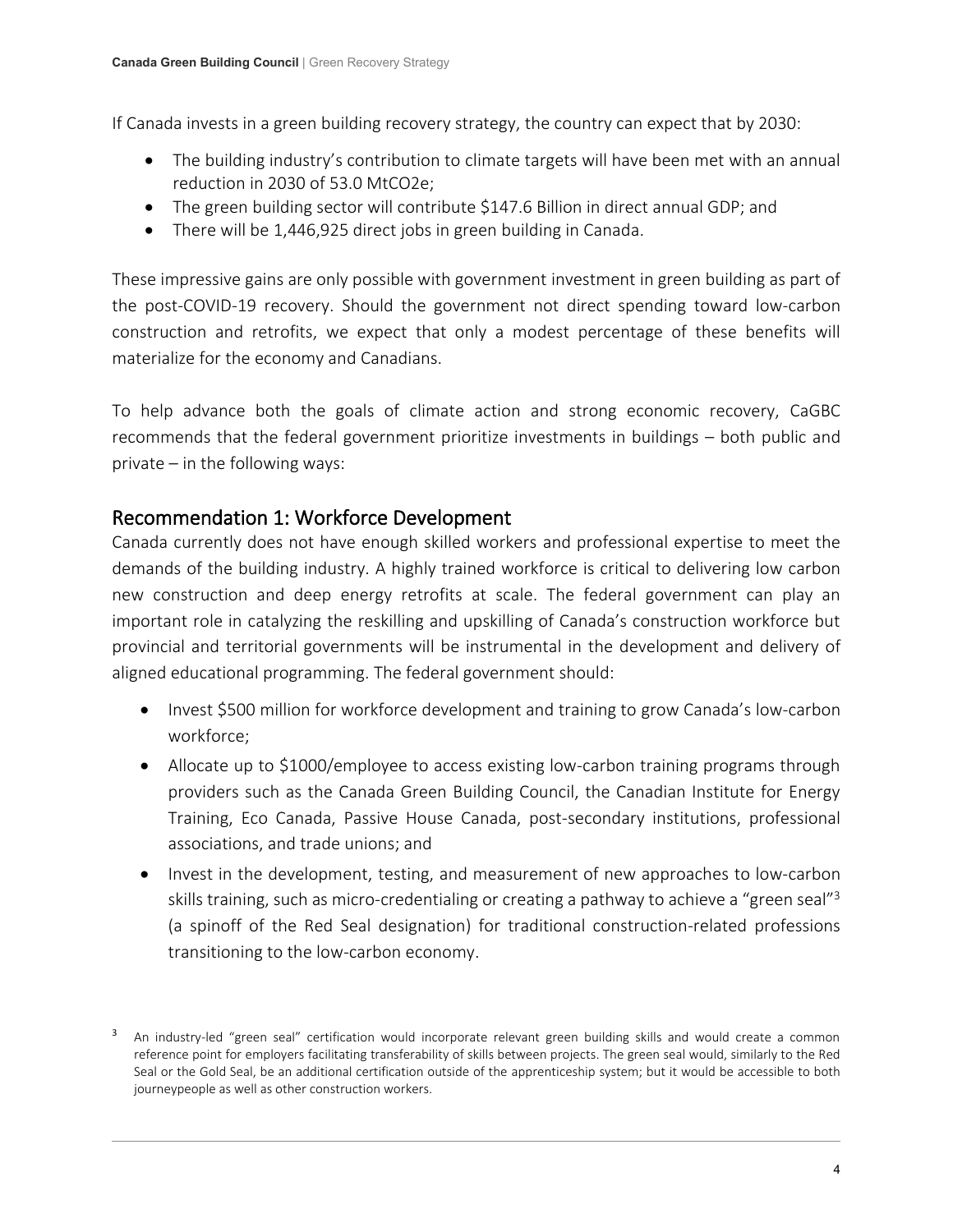#### Recommendation 2: Retrofit Economy

Retrofitting Canada's existing building stock to become energy efficient and low carbon will be essential if Canada is to meet its emission targets by 2030. Yet despite aging infrastructure and economically viable projects, renovations are not happening at the depth or pace necessary. Barriers to these projects include the perceived high level of risk in energy efficiency investments, deficiencies in market capacity to identify retrofit measures, and limited lending products to support deeper emission reductions. The federal government should:

- Allocate \$50 million to stimulate the development of shovel-ready projects through 0 per cent financing of energy audits (e.g., ASHRAE Level 2 and 3);
- Allocate \$10 billion through the Canada Infrastructure Bank towards a first loss loan reserve allowing qualified lenders to recover 80 per cent of the principal and accrued interest on loans supporting deep retrofit projects in the event of default;<sup>4</sup>
- Require the use of a standardized project origination approach such as the Investor Confidence Project<sup>5</sup> to help ensure that projects will achieve stated energy efficiency or carbon reduction targets as well as secure the foundation for the bundling of projects for investment;
- Support the amalgamation<sup>6</sup> of retrofit project investments into non-investment grade "green" bonds through a "warehousing" model, which are not secured by credit, and have them insured by an institution like the Canadian Housing and Mortgage Corporation (CHMC); and
- The government should leverage its procurement power by requiring all federally-owned or federally funded provincial and municipal building projects to accelerate capital improvement plans that prioritize emission reductions.

- <sup>5</sup> The Investor Confidence Project assembles existing standards and practices into a consistent process for underwriting, developing, and measuring energy efficiency retrofit projects.
- <sup>6</sup> Bundling of projects is a critical tool for scaling up investments in retrofits.

<sup>4</sup> This lowers the risk for the lender and allows for a broader allocation of financing. By reducing a lender's risk exposure, this program would help improve access to capital for building owners looking to make green investments and catalyze lenders to develop new products and services for retrofits.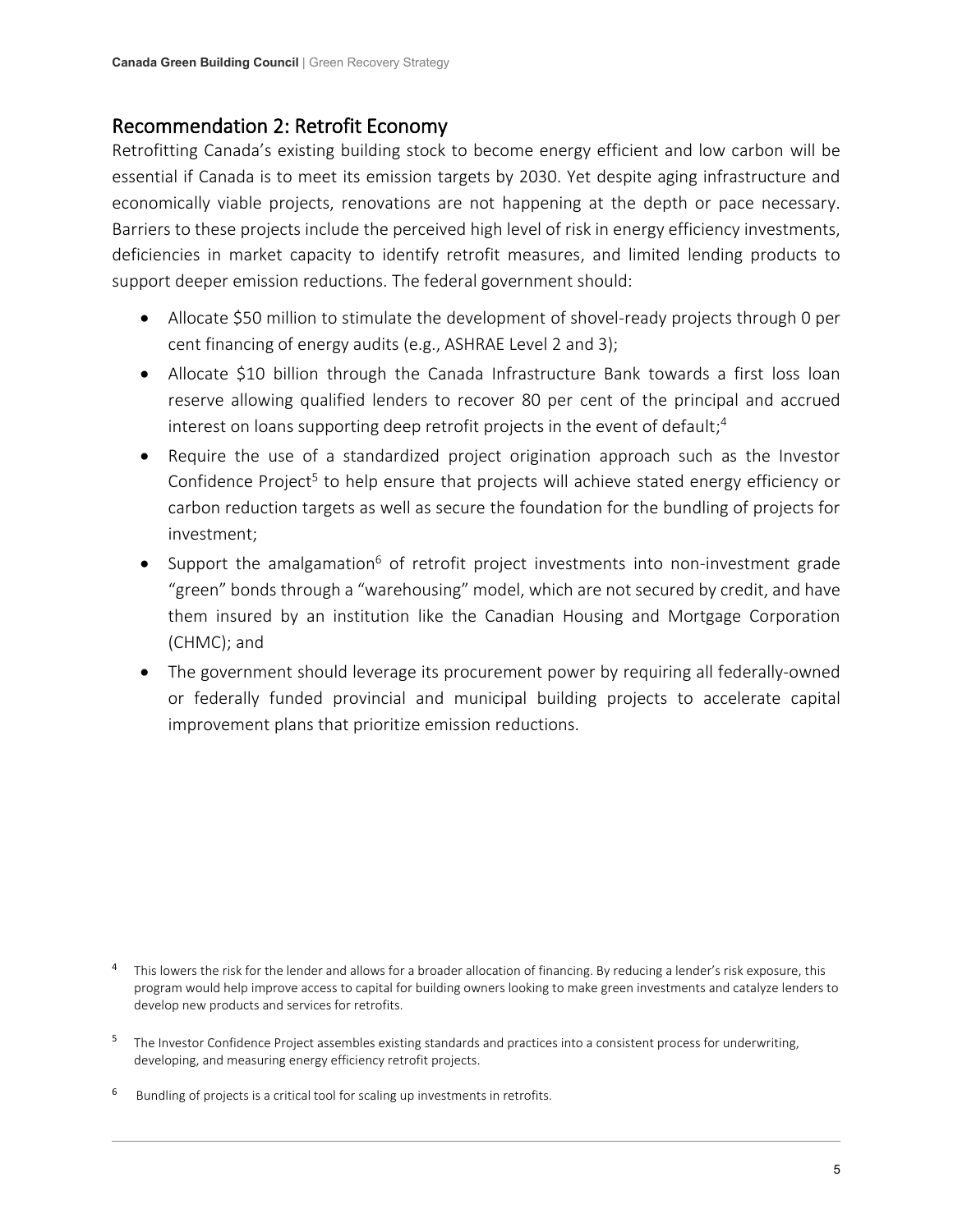#### Recommendation 3: Zero Carbon New Construction

Zero carbon buildings<sup>7</sup> offer both economic and environmental benefits and are today both technically feasible to design, construct and operate. Despite a positive financial return over a [25](https://www.cagbc.org/makingthecase) [year life-cycle, there is still a capital cost premium of approximately 8](https://www.cagbc.org/makingthecase) per cent for large buildings, which limits widespread adoption at this time.

The federal government should:

- Require all federally funded, owned or leased building projects to move towards zero carbon. This requirement would include all newly built, owned, or leased federal buildings as well as the existing building stock, along with municipal corporate investments (i.e. Libraries, firehalls, community centres, etc.);
- Leverage the procurement process to require that eligible firms demonstrate low carbon development experience and/or a commitment to training to incent industry innovation and restructuring. Contract agreements should be amended to require project teams to demonstrate experience with zero carbon buildings or to create incentives for on-the job zero carbon training; and
- The federal government should grant up to 10 per cent of the development costs for public and private sector buildings to build to low carbon. Funding should be scaled based on the emission reduction potential of the new construction design (at a graduated scale of 75%, 90%, or 100%) and with a portion being granted for actual performance one-year postoccupancy. Those projects that achieve zero carbon (100%) would be prioritized for investment and preferential funding.

## Ready, Set, Grow

Canada faces an unprecedented challenge – but also an unprecedented opportunity. As a foundational sector of any economic recovery, the construction industry can be quickly mobilized with shovel-worthy projects that will generate jobs, create healthy places for Canadians to live and work, and help mitigate the worst impacts of climate change.

This opportunity makes it imperative that investments made today are directed toward projects that will achieve measurable carbon emission reductions. The building sector can lead the way by creating skilled jobs and driving innovation that will grow the low carbon economy. The sector is primed to begin: Many zero carbon designs exist but are held back only by securing financing for the additional capital expenditures. Other energy efficient-projects currently approaching

<sup>&</sup>lt;sup>7</sup> A zero carbon building is a highly energy efficient building that produces onsite, or procures, carbon-free renewable energy or high-quality carbon offsets to offset the annual carbon emissions associated with building materials and operations.